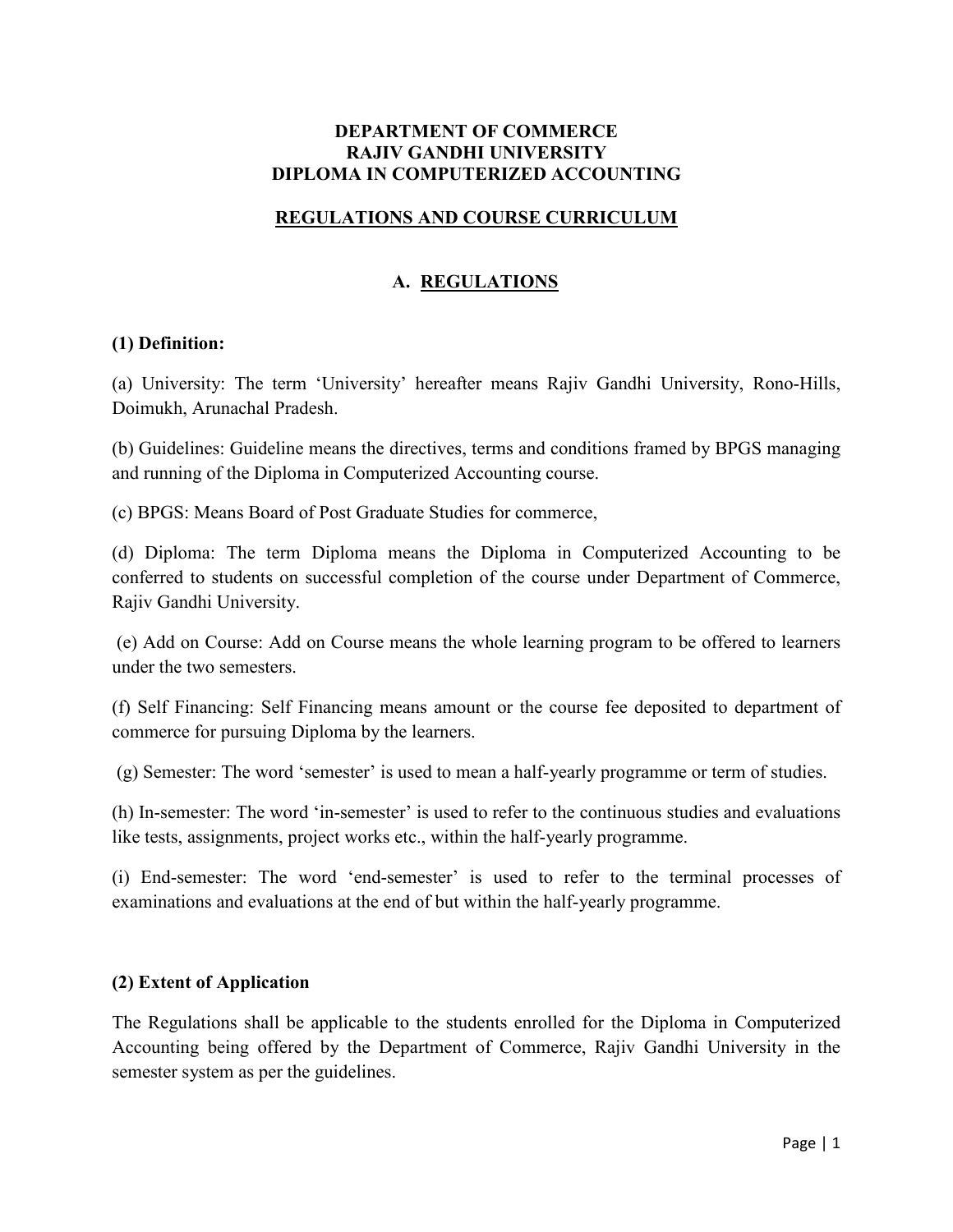# (3) Academic Schedule

The Academic Schedule for the Diploma in Computerized Accounting course in the semester system shall be administered by the Department of Commerce, Rajiv Gandhi University for every academic session.

## (4) Components under the Course

Diploma in Computerized Accounting shall have the following components, viz.

- The whole course is to be completed within the minimum period of one year *i.e.* two  $(i)$ semesters and maximum period of two years i.e. four semesters.
- The whole course shall consist of 08 courses/papers including project/practical work.  $(ii)$
- Each paper will have its paper code start from DCA101 to DCA 204 and shall contain  $(iii)$ four units except in the project/practical work.
- $(iv)$ The total credit for the whole course will be 40.
- The credit for each paper shall be calculated as per the Table 1.1 of this regulation.  $(v)$
- $(vi)$ The students will be promoted to next semester only on passing of minimum 2 papers in the End Semester Examination.
- $(vii)$ The students having back paper/s (pass with back paper/s) are to pass such paper/s in the immediately succeeding term end examination. In the event of failure in back paper/s in the stipulated term end examination, he/she will **not** be allowed to continue the course. However, such student/s may seek fresh admission for the course

## (5) Eligibility

The minimum educational qualification for admission to the course is 12 pass or equivalent from any recognized board or university.

## (6) Preferences and Provisions

Provisions will be made to enrol students who have completed any course/trade  $(i)$ from recognized Polytechnic and ITI or who have completed Level-4 following the NVEQF/NSQF from recognized institutes.

## (7) Fee Structure:

- (i) Course Fee: Rs.  $12,000/$  (Per semester Rs  $6000/$ -)
- (ii) Admission fee of Rs. 1000/- per semester

### (8) Attendance:

- $(i)$ A student who has less than 75% attendance shall not be permitted to sit for the Endsemester examination in the course in which the shortfall exists.
- The Coordinator of the diploma shall notify the name of all students who are eligible  $(ii)$ to appear in the End-semester examinations.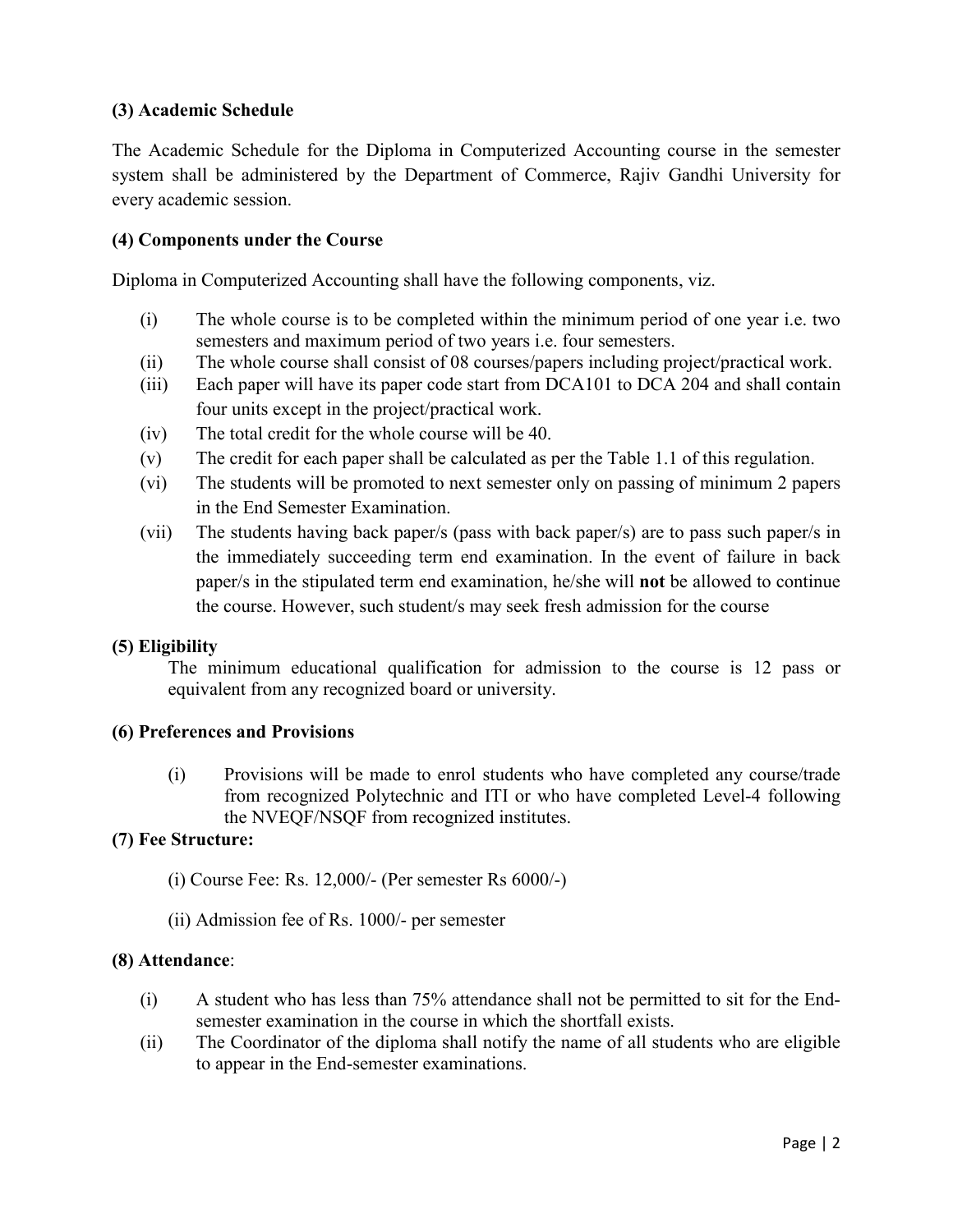## (9) Examination and Evaluation:

- a) Examination and evaluation shall be done on a continuous basis.
- b) The full marks in each course/paper will be 100 and the total marks for the whole course is 800 marks.
- c) Evaluation and distribution of marks for each paper will be as per the Table 1.2 of this regulation.
- d) Minimum percentage of marks required in passing sessional test and term end examination is 40 percent.
- e) There shall be no provision for re-evaluation of the answer-scripts of the end-semester examinations. However, a candidate may apply for re-scrutiny on payment of prescribed fees.
- f) Students will be allowed to appear for improvement subject to a maximum of two papers at a time.
- g) Internal Assessment:
	- In internal assessment, different tools may be employed such as written tests,  $(i)$ assignments, paper presentation, etc. suitable to the courses.
	- The students shall be informed in advance about the nature of assessment.  $(ii)$ Students shall compulsorily attend in the process of internal assessment, failing which they will not be allowed to appear in the end-semester examination. A student cannot repeat In-semester examinations. However, if a student fails to appear in any of the In-semester examinations on valid reasons, the Coordinator may arrange special in-semester examination wherever necessary.
	- $(iii)$ Internal Marks shall be awarded on the basis of the performance of the students in class/sessional test, assignment, practical.
	- $(iv)$ There shall be three tests during a semester, out of the three tests; students are required to pass in at least two tests (pass mark 8 out of 20). The average of the best two sessional tests/assignments marks shall be considered for award.
	- After evaluation, the answer scripts should be shown to the students and  $(v)$ corrections should be made if necessary. After this, the answer scripts should be collected back from the students.
	- $(v_i)$ There shall be no provision for 'repeat'/'betterment' in the sessional tests. If a student misses any sessional examination for unavoidable reasons, the concerned teacher may allow the student to appear in a separate examination at his/her own discretion.
	- The marks of internal assessment secured by a candidate shall be carried over  $(vii)$ to the next legitimate chances.
	- If any student fails to appear in internal assessment, he/she shall not be  $(viii)$ eligible to appear in the end semester examinations of the course(s) concerned. The colleges/institutes shall notify the same prior to filling up forms for examinations.
	- At the end of the semester (before the end-semester examinations begin) the  $(ix)$ coordinator to the Head of the department for onward submission of internal assessment marks in proper mark sheets to the University.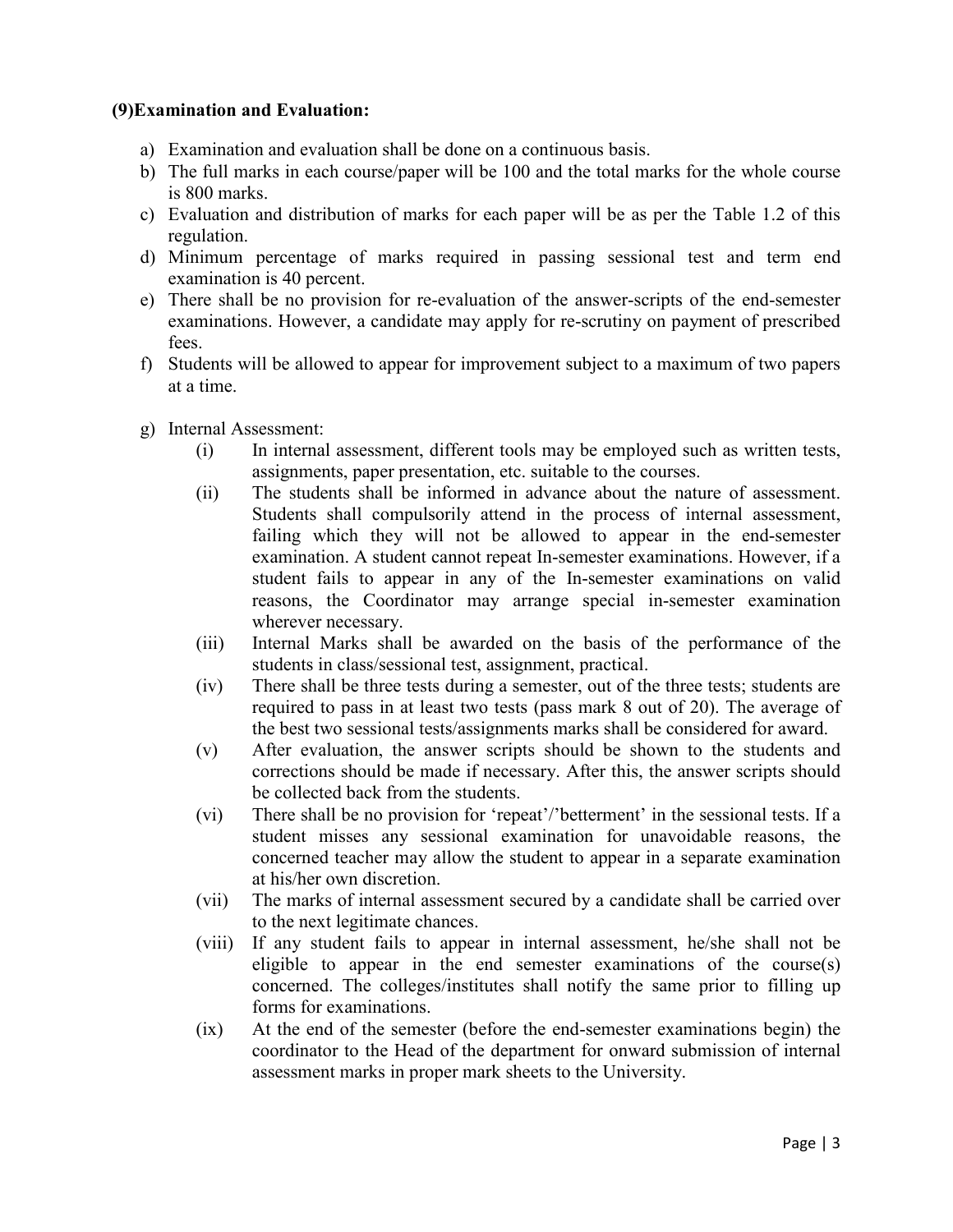- h) End Semester Examination:
	- There shall be one End semester examination carrying 80% Marks in each  $(i)$ paper of a Semester covering the entire syllabus prescribed for the course.
	- $(ii)$ In case of Paper DCM 204, out of the total 100 marks the end semester marks shall comprise of 50 percent practical on TALLY, 50 percent Report Writing interpreting the practical so carried out.
	- $(iii)$ The End-semester examination shall comprise of either a written examination or practical or both.

# (10) Other Information

- (i) There will be no age bar for admission.
- (ii) Hostel accommodation will not be provided to the students.

# (11) Certificate

A candidate who has successfully completed the course and passed all the examinations as prescribed shall be eligible to receive the "DIPLOMA IN COMPUTERIZED **ACCOUNTING**" certificate, Rajiv Gandhi University.

## (12) General

For any matter not covered under these Regulations, the existing guidelines, directives and Ordinances of Rajiv Gandhi University Act to such effect shall be applicable.

# **B. COURSE CURRICULUM**

| Paper<br>Code            | <b>Name of the Paper</b>      | <b>Theory</b><br><b>Credit</b> | <b>Skill Based</b><br><b>Credit</b> |  |
|--------------------------|-------------------------------|--------------------------------|-------------------------------------|--|
| <b>Semester-I</b>        |                               |                                |                                     |  |
| $DCA/101$ :              | Communicative English         | 3                              | $\mathcal{D}_{\mathcal{L}}$         |  |
| DCA/102:                 | <b>Business Management</b>    | 3                              |                                     |  |
| DCA/103:                 | Basics of Computer            | 3                              | $\mathfrak{D}$                      |  |
| $DCA/104$ :              | Accounting and Application-I  | 3                              | $\mathcal{D}_{\mathcal{A}}$         |  |
| <b>Semester-II</b>       |                               |                                |                                     |  |
| $DCA/201$ :              | Front Office Management       | 3                              |                                     |  |
| DCA/202:                 | Accounting and Application-II | 3                              | 2                                   |  |
| DCA/203:                 | $E$ -filing                   | $\overline{2}$                 | $\mathcal{D}_{\mathcal{L}}$         |  |
| DCA/204:                 | Practical & Report Writing    | 0                              | 10                                  |  |
| <b>Total Credit (40)</b> |                               | 20                             | 20                                  |  |

## Table 1.1 Structure of the course curriculum and Credit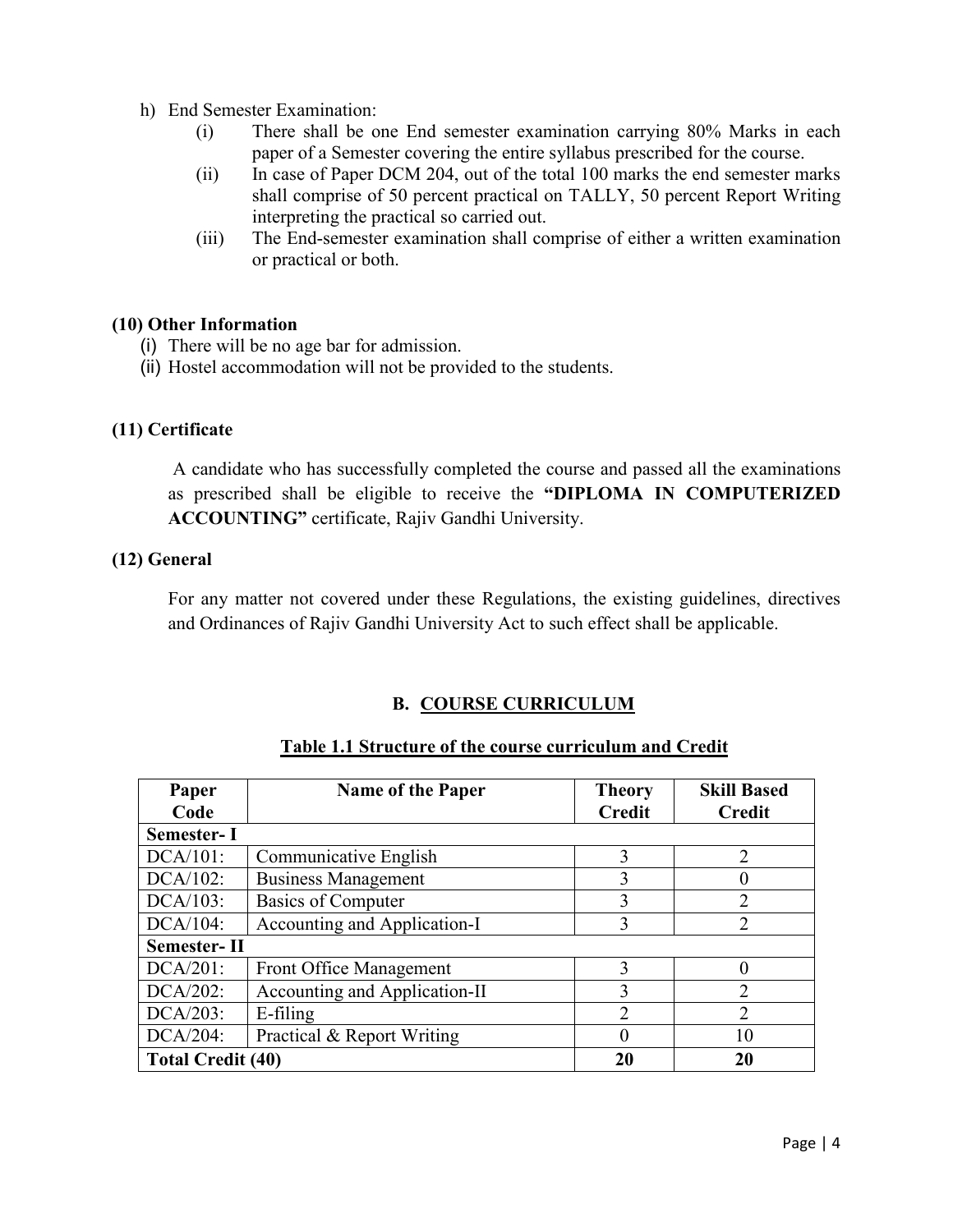# **Table 1.2 Distribution of Marks**

| Paper<br>Code                     | Name of the Paper            | <b>Sessional</b><br><b>Marks</b> | <b>Skill Based</b><br><b>Term End</b> | <b>Theory</b><br><b>Term End Marks</b> |
|-----------------------------------|------------------------------|----------------------------------|---------------------------------------|----------------------------------------|
| <b>Marks</b><br><b>Semester-I</b> |                              |                                  |                                       |                                        |
| $DCA/101$ :                       | Communicative English        | 20                               | 40                                    | 40                                     |
| $DCA/102$ :                       | <b>Business Management</b>   | 20                               | $\theta$                              | 80                                     |
| $DCA/103$ :                       | <b>Basics of Computer</b>    | 20                               | 40                                    | 40                                     |
| DCA/104:                          | Accounting $&$ Application-I | 20                               | 40                                    | 40                                     |
| <b>Semester-II</b>                |                              |                                  |                                       |                                        |
| $DCA/201$ :                       | Front Office Management      | 20                               | $\theta$                              | 80                                     |
| $DCA/202$ :                       | Accounting & Application-II  | 20                               | 40                                    | 40                                     |
| $DCA/203$ :                       | E-filing                     | 20                               | 40                                    | 40                                     |
| $DCA/204$ :                       | Practical & Report Writing   | $\theta$                         | Practical -50                         | Report writing - 40                    |
| <b>Total Marks</b>                |                              |                                  | 800                                   |                                        |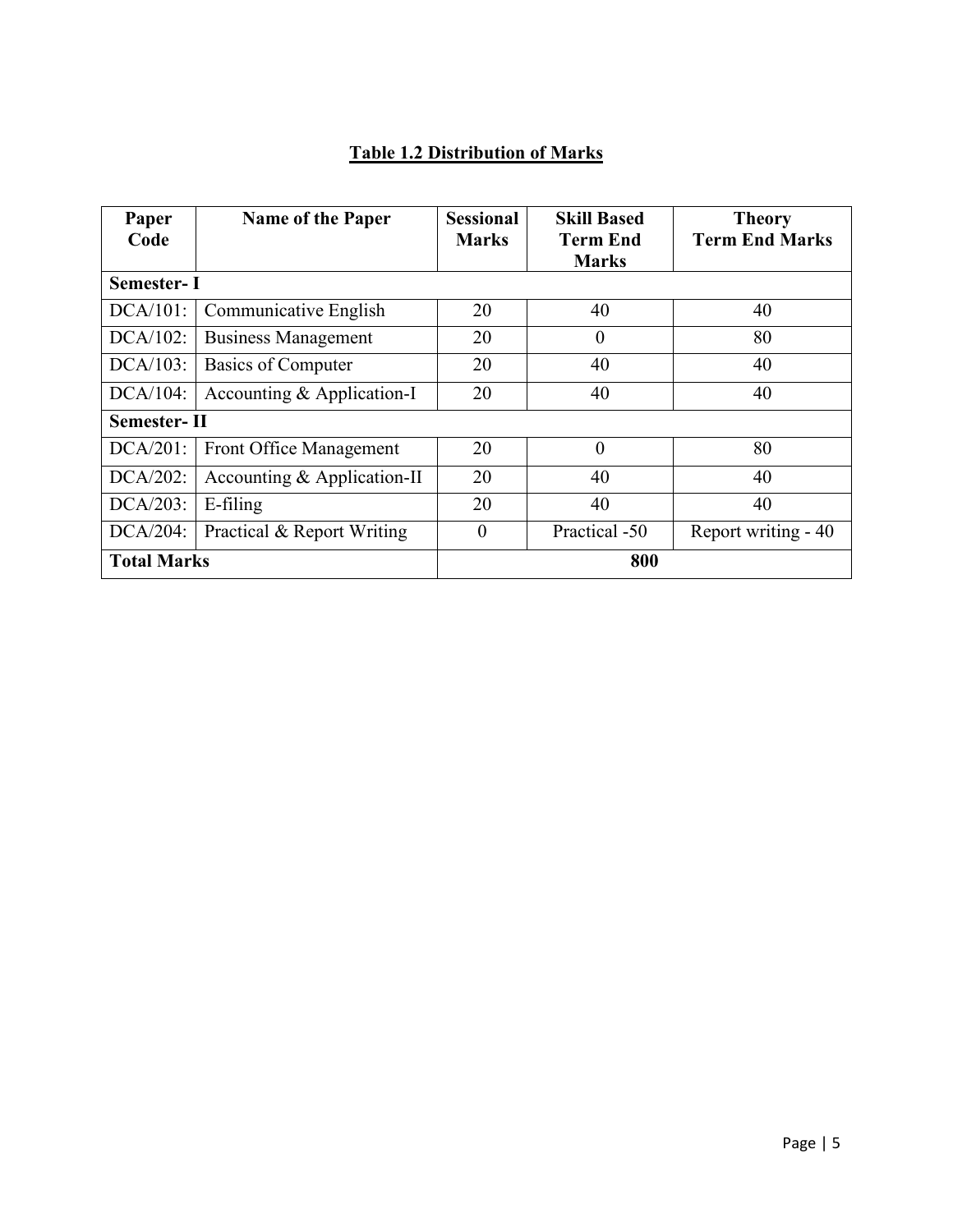## **SEMESTER-I**

### **DCA101-COMMUNICATIVE ENGLISH**

**Credit theory - 03 Credit Skill Based - 02 Full Marks: 100 Term end (theory): 40 Marks Practical: 40 Marks Sessional Test: 20 Marks** 

### Objective: To acquaint students with basic communication skills through theoretical understanding of communication.

- $Unit I$ Fundamentals  $\sigma$ communication, communication processes, effective communication. Formal & Informal communication networks, barriers to communication-improving communication, Non-verbal communication
- $Unit II$ Grammar- Parts of Speech-Tenses-Voice Sentence structure-Sentence corrections
- $Unit III$ Letter writing-Formal & Informal letters, (business letters and memo formats, appearance request letters, business letters, sales letters, collection letters, office memorandum, resume) Comprehension, Passages.
- Unit  $-$  IV Reports- preparation and oral presentation, sales presentation, motivational speeches - Effective presentation, Preparation of minutes and proceedings.

- 1. Singh Vandana: The Written Word, Oxford
- 2. Kaul: Effective Business Communication, PHI
- 3. Harper & Row: Wester's Guide To Effective Letter Writing.
- 4. Robinson Netrakanti & Shintre: Communicative Competence In Business English, Oreint Longman Hyderabad.
- 5. Professional Communication: By M.Ashraf, Tata Mcgraw Hill,
- 6. Communication Skillls For Engineers: By Sunit Mishra & C. Muralikrishna, Dorling Kindersley (India) Pvt. Ltd.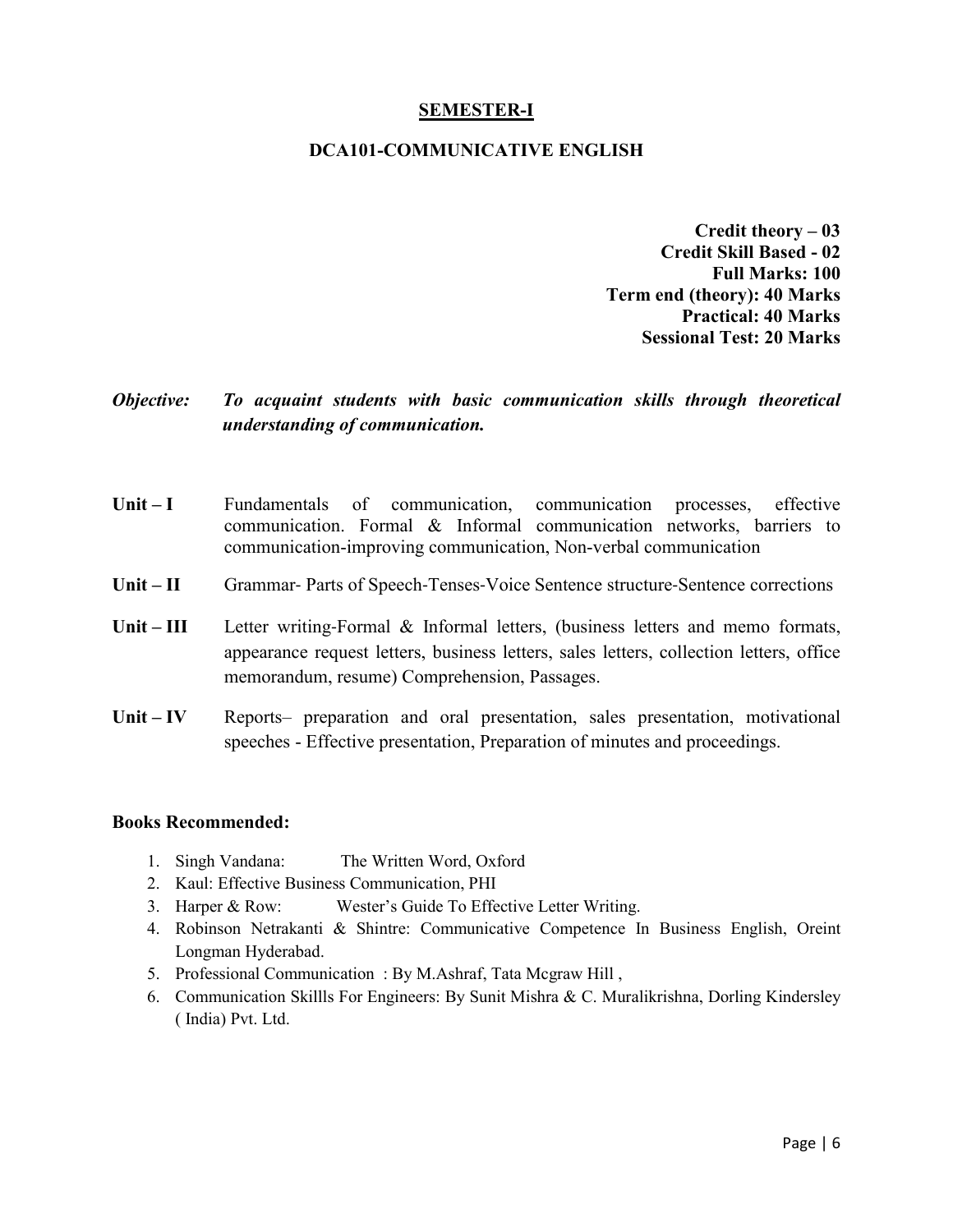## **DCA102: BUSINESS MANAGEMENT**

**Credit theory - 03 Credit Skill Based - 02 Full Marks: 100 Term end (theory): 80Marks Sessional Test: 20** 

**Objectives:** To acquaint the students about the basic of organization and management philosophies and its application

- Unit I Business organization-definition, types, characteristics.
- Unit II Basic concepts of management- meaning, features, functions, levels, managerial skills & approaches
- Management functions- PODSCRB, Leadership; meaning and objectives, **Unit III** Motivation: meaning and objectives

**Unit IV** Management & Administration, Authority and Responsibility

- 1. Principle of Management: Koontz, Odonnel and Wheirich
- 1. Business organization: Y.K. Bhusan, Sultan Chand, New Delhi.
- 2. Business organization & Management: Prakash & Jagedesh.
- 3. Principles of Business Organization & Management: Reddey & Gulshar.
- 2. Business Organization : Vasudevan & Radhasivam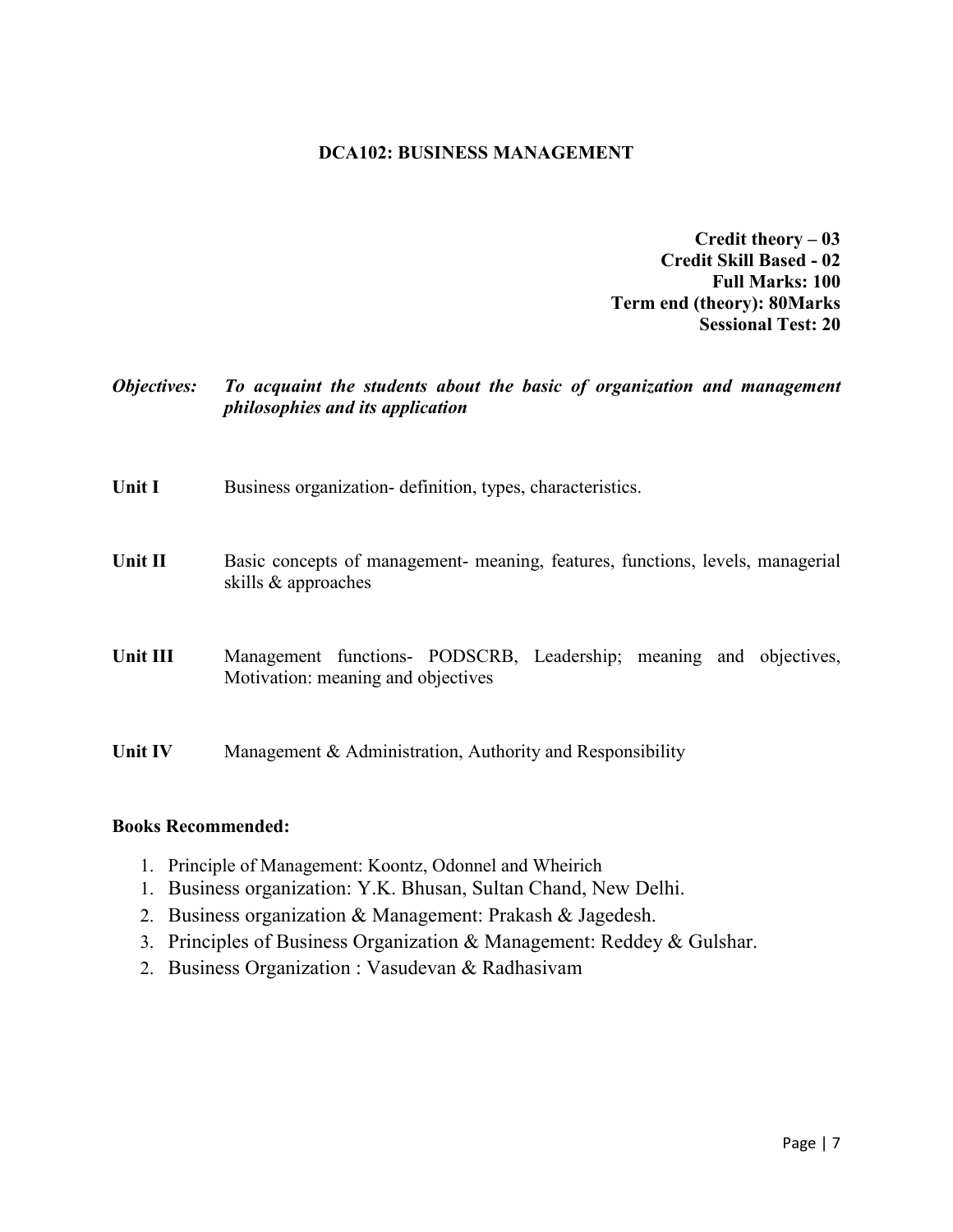### **103: BASICS OF COMPUTER**

Credit theory - 03 **Credit Skill Based - 02 Full Marks: 100 Term end (theory): 40 Marks** Practical: 40 Marks **Sessional Test: 20 Marks** 

### To provide the students an understanding of the various uses and applications Objective: of computers in office and business.

| <b>Unit I</b>  | Basic of computers- computer, peripheral, general idea about hardware and<br>software, operating system, formatting, partition |  |
|----------------|--------------------------------------------------------------------------------------------------------------------------------|--|
| Unit II        | Working with MS Office (MS Word, MS PowerPoint, MS publisher).                                                                 |  |
| Unit-III       | Working with MS Office (MS Excel, Spreadsheet).                                                                                |  |
| <b>Unit IV</b> | Virus, data, safety and maintenance of computer.                                                                               |  |

### **Recommended Books:**

| 1. P. K. Sinha  | : Computer Fundamentals            |
|-----------------|------------------------------------|
| 2. V. Rajaraman | : Introduction to Computer Science |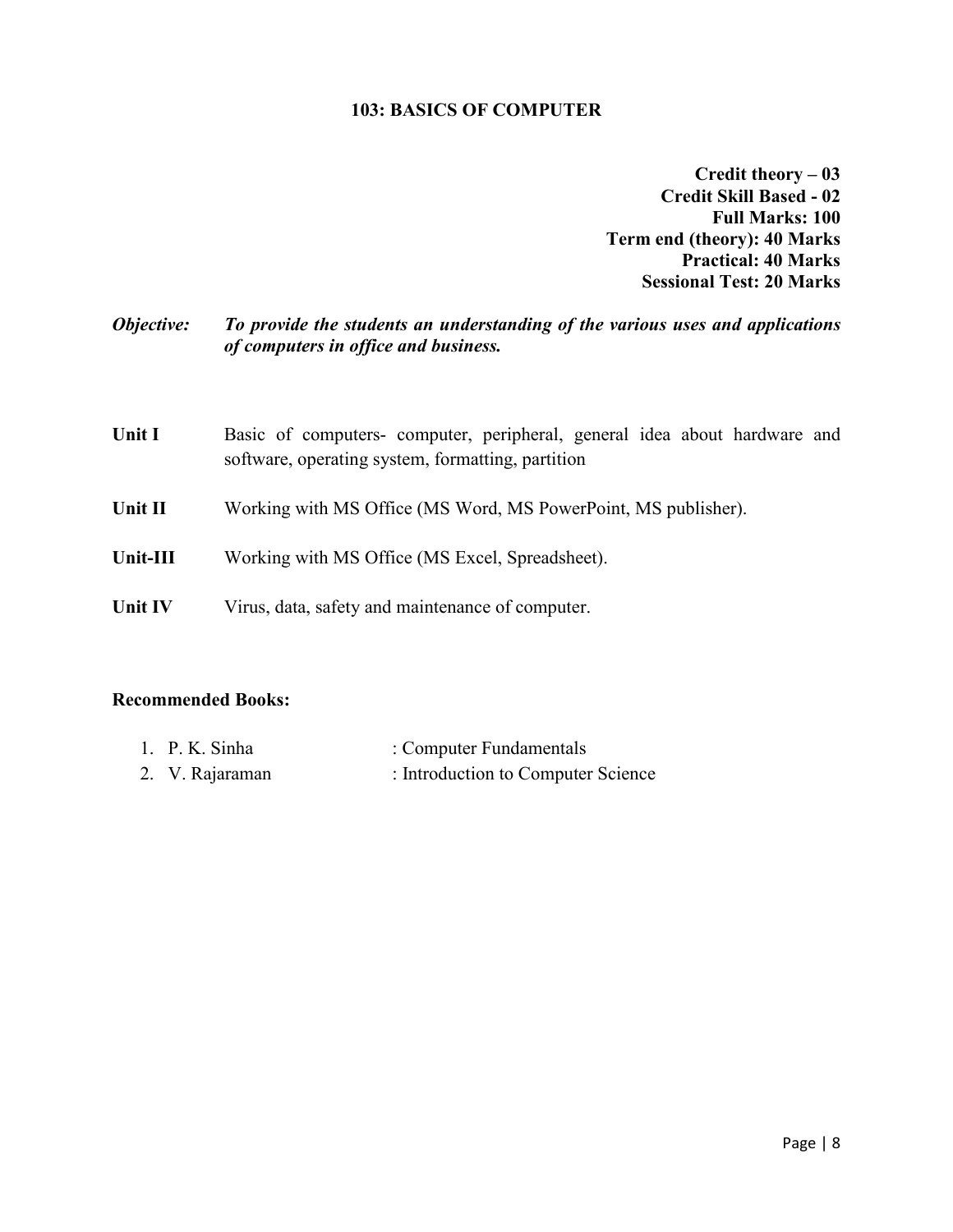# **DCA 104: ACCOUNTING& APPLICATIONS-I**

**Credit theory – 03 Credit Skill Based - 02 Full Marks: 100 Term end (theory): 40 Marks Practical: 40 Marks Sessional Test: 20 Marks** To give an insight to students about basic accounting principles and its practices and applications using accounting software.

- Unit I: Meaning and Concept of Book-Keeping and Accounting; Distinction between Accounting and Book-Keeping, Objective and Advantages of Accounting; Branches of Accounting; Basis of Accounting; Accounting as a Source of Accounting Information; Interested Users of Accounting Information; GAAP, **Accounting Concepts and Conventions**
- $\overline{\text{Unit-II}}$ : Accounting Voucher, Types of Vouchers, Accounting Equation, Concept of Debit and Credit; Rules of Debit and Credit; Concept and Advantages of Double Entry System Journal-Concept, Types and Format; Subsidiary Book-Concept and Types; Concept of Account with format, Ledger, Posting and Balancing;
- Unit III: Tally Fundamentals, features of Tally, getting functional with Tally: Tally start up-Tally Screen Components- mouse/keyboard convention-Tally clock-switching between screen areas-quitting Tally; Setting up of a Company in Tally, Opening new company, Safety of Accounts or Password, Characteristics Features, Configure: master configuration-voucher configuration
- Unit  $IV:$ Processing Transaction in Tally: Accounting vouchers- Making Ledger Accounts, writing voucher, voucher entry, making different types of voucher, correcting sundry debtors and sundry creditor's accounts. Recording transaction of sample data in Tally, generating and printing of accounting information

## **Recommended Books:**

Objective:

- 1. Shukla & Grewal, Advance Accounting, S.Chand & Company.
- 2. Gupta R.L. & Gupta V.K. Principles and Practice of Accounting, Sultan Chand & Sons.
- $\overline{3}$ . Tulsian, Accountancy, TATA McGraw Hill.
- 4. Goval, V.K., Financial Accounting, Excel.
- 5. Gupta R.L. & Radhaswamy, Advanced Accountancy, Sultan Chand & Sons.
- 6. Pandey A.K., Basics of Financial Accounting, Yashoda Publications, Allahabad.
- 7. Accounting Theory and Practices: J Lal, Himalaya Publishinh House.
- 8. **Tally Accounting Software**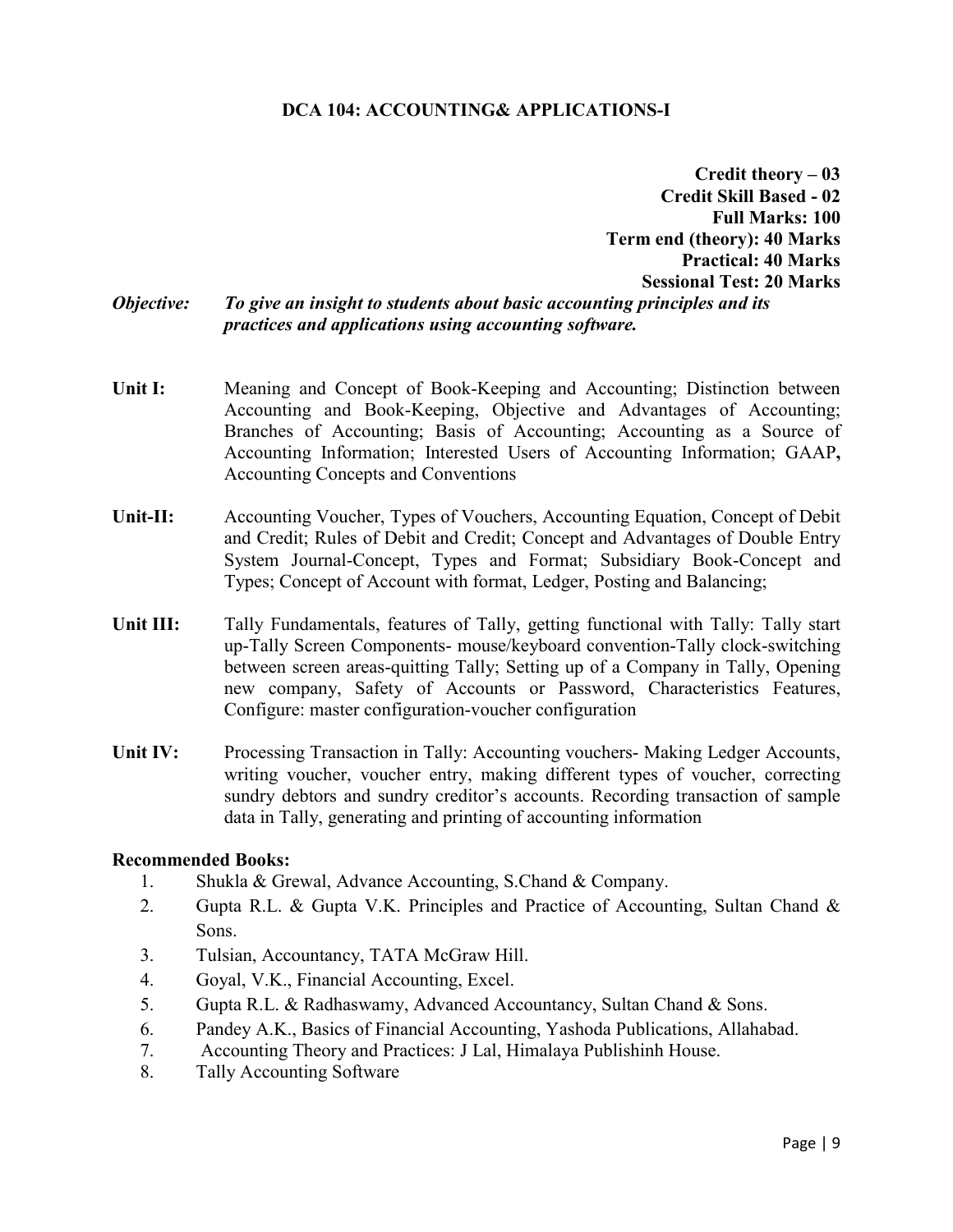### **SECOND SEMESTER**

### **DCA201: FRONT OFFICE MANAGEMENT**

**Credit theory - 03 Credit Skill Based - 02 Full Marks: 100 Term end (theory): 80Marks Sessional Test: 20Marks** 

### **Objectives:** To acquaint the students about the basic of front office management and its application.

- **Unit I** Office Management- meaning and importance, location and layout, Qualities of Front office staff – front office salesman ship – Importance of Job description-Job description of Front office assistants
- Unit II Functions of Front Office Management-Role of Manager-Duties and responsibilities of front office staff, office automation, e-governance.
- Unit III Front Office Accounting: Records and ledgers maintained by cashier [visitor's tabular ledger, guest weekly bill, allowance voucher, visitors paid out, taxes, Foreign currency encashment, credit cards, charge ship, cashier-reports, petty cashier- reports, petty cash voucher etc..] Ways of setting bills, Calculation of Break Even Point, P/V Ratio, Margin of Safety.
- **Unit IV** Auditing of Front Office Accounts: job description of auditor- cross checking, credit monitoring and verify no show and cancellation –audit process – preparing auditing reports.

- 1. Hotel Front Office Management James.A. Bardi
- 2. Front Office Management S.K. Bhatnagar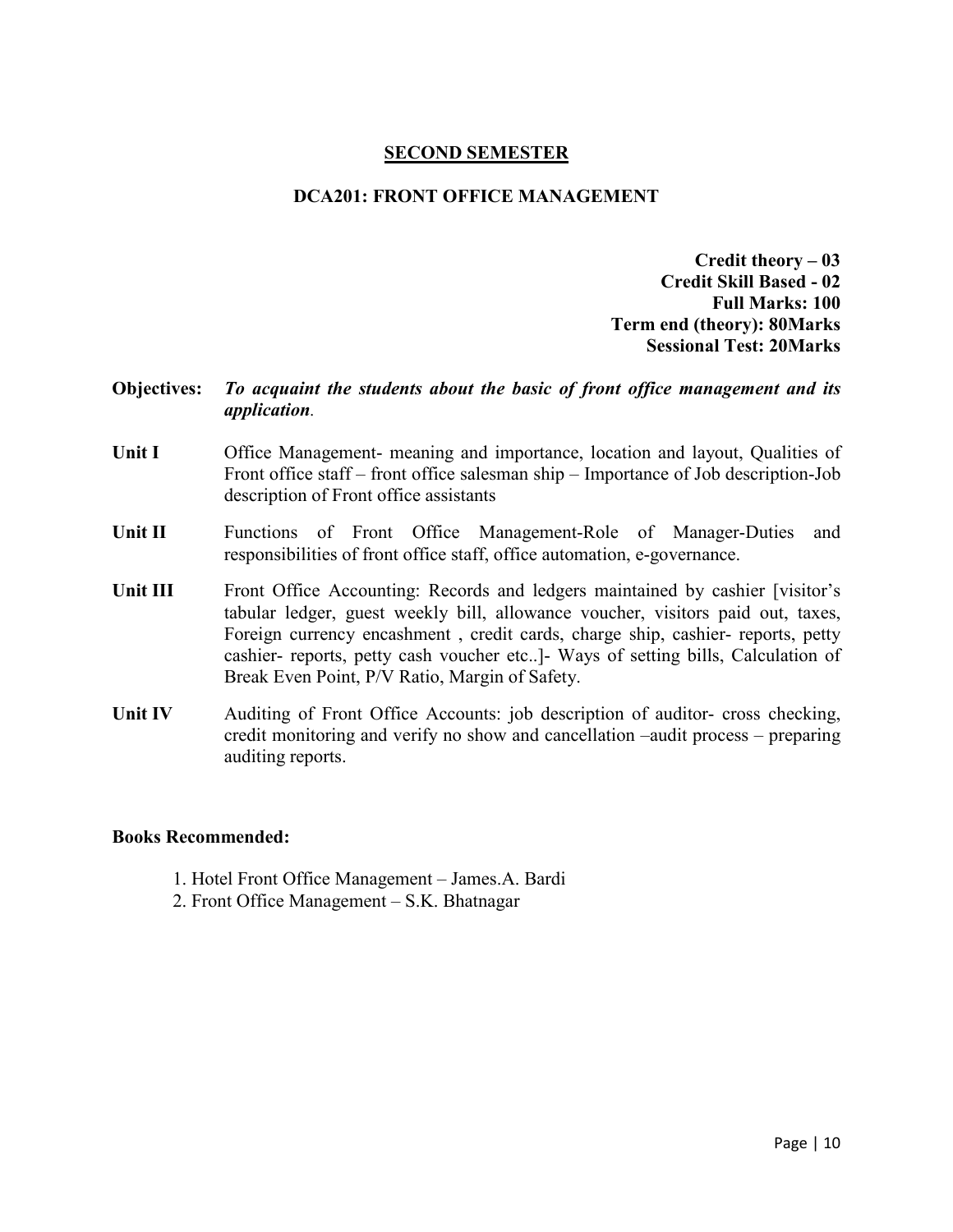# **DCA202 -ACCOUNTING AND APPLICATIONS-II**

**Credit theory - 03 Credit Skill Based - 02 Full Marks: 100 Term end (theory): 40 Marks Practical: 40 Marks Sessional Test: 20 Marks** 

### **Objectives:** to acquaint the students about the basic of accounting and its application in computerized environment.

- **Unit I** Bank Reconciliation Statement: Concepts & meaning, journal entries, cash book, methods and preparation
- **Unit II** Trial Balance: concept, objectives, format and methods of preparation, Inventory accounting
- $Unit-III$ Application accounting software: Accounts books, Cash Book, Pass Books Preparation of Trail Balance, Preparation of Balance Sheet and profit & loss account with Tally, Accounting of inventory in Tally
- **Unit IV** Reports in Tally-Types-Draft and accounting reports

- Tulsian, Accountancy, TATA McGraw Hill.  $1_{-}$
- $2^{1}$ Goyal, V.K., Financial Accounting, Excel.
- $\overline{3}$ . Gupta R.L. & Radhaswamy, Advanced Accountancy, Sultan Chand & Sons.
- 4. Pandey A.K., Basics of Financial Accounting, Yashoda Publications, Allahabad.
- 5. Accounting Theory and Practices: J Lal, Himalaya Publishinh House.
- Tally Accounting Software 6.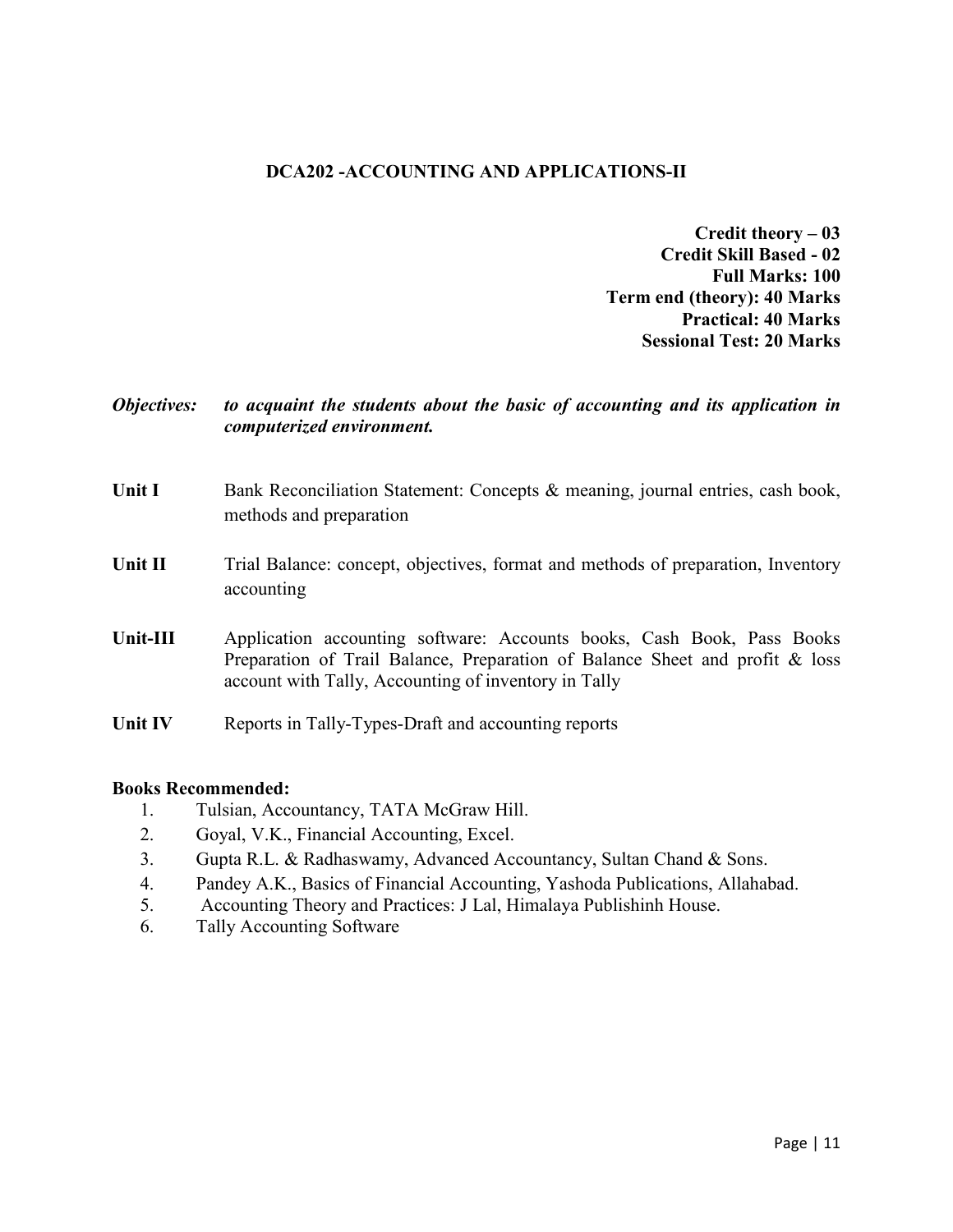## **DCA203: E-FILING**

**Credit theory - 03 Credit Skill Based - 02 Full Marks: 100 Term end (theory): 40 Marks Practical: 40 Marks Sessional Test: 20 Marks** 

#### Objective: To provide the students an understanding on the basics of tax, GST and the filing of tax online and offline.

- $Unit I$ E-Filing- meaning, definition, process of e-filing, advantages & disadvantages, legal provisions and its implications.
- $Unit II$ Basics of tax, Tax system in India, meaning and definition of PAN, TAN, TDS, Computation of tax for a salaried person, Preparations of TDS returns quarterly,
- $Unit III$ GST- Meaning, SGST, CGST, UGST, applicability, rate comparison, time of supply, place of supply, input tax credit, valuation of taxable supply of goods and services, registration, GST returns, payment of tax, E-Way Bill
- Unit  $-$  IV E-Returns- meaning, legal provisions, filing of returns, tax administration, tax management

- 1. Students Guide to Direct Taxes: Arvind Dubey, Lexis Nexis
- 2. Direct Taxes Law & Practices: Singhania, TaxMan
- 3. TaxMan's- GST manual
- 4. Book On E-Filing and Era Of Taxes -A Review Dhamankar and Khandewale;
- 5. GST e-book: http://cleartax.in/GST